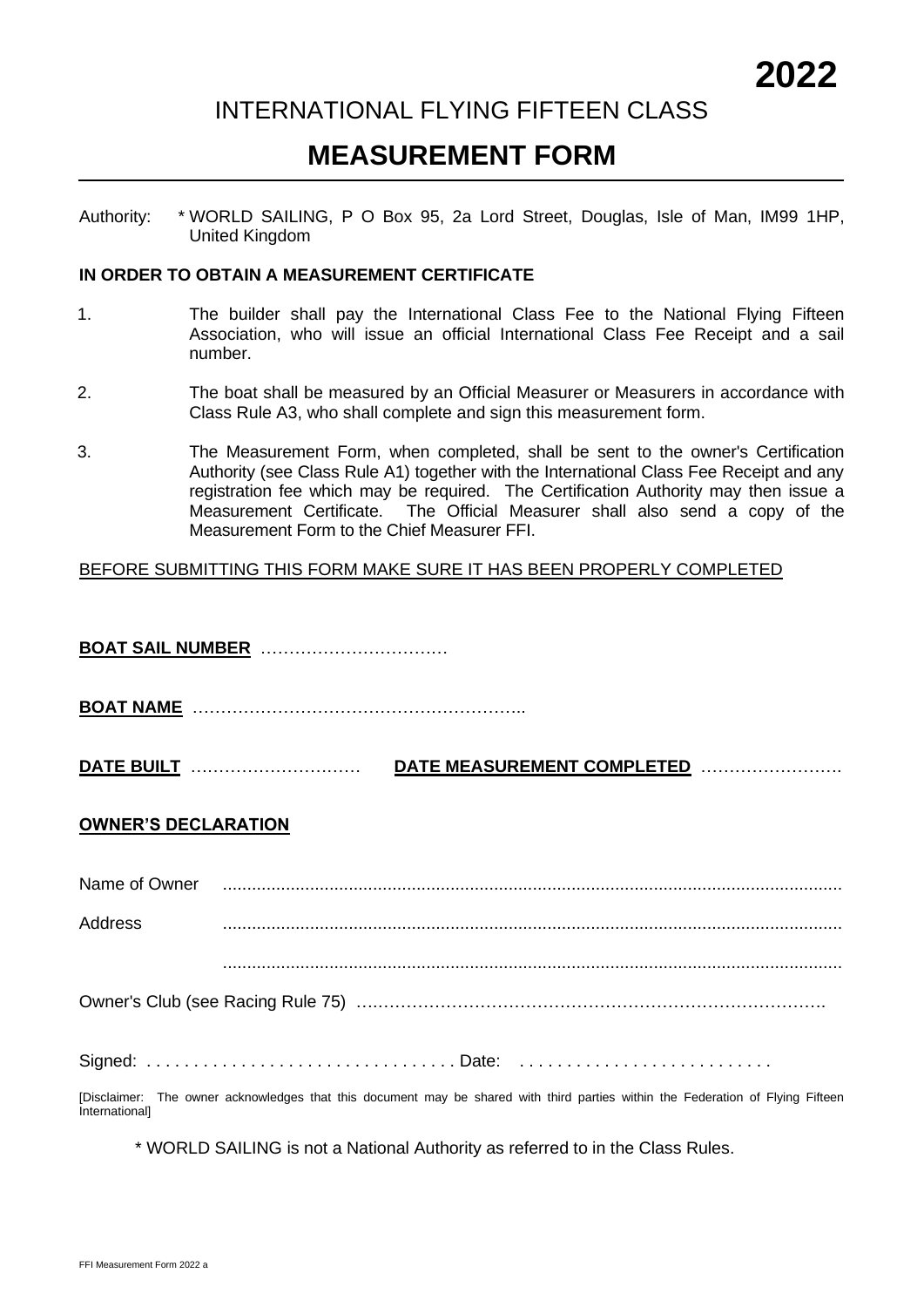| Item No        | Rule<br>No | Measurement                                                       | Minimum     | Actual    |      |      |
|----------------|------------|-------------------------------------------------------------------|-------------|-----------|------|------|
|                |            | <b>HULL</b>                                                       |             |           |      |      |
| 1              | B4         | Is transom flat and vertical to the base line                     |             | Yes/No    |      |      |
| $\overline{2}$ | B4         | Is the radius between the transom and hull skin less than<br>13mm |             | Yes/No    |      |      |
| 3              | <b>B4</b>  | Base line to centreplane at transom                               |             | 381       |      |      |
| 4              | B4         | Base line to centreplane at Station 8 (737mm from HDP)            | 300         |           |      | 315  |
| 5              | <b>B4</b>  | Base line to centreplane at Station 6 (2261mm from HDP)           | 168         |           |      | 183  |
| 6              | <b>B4</b>  | Base line to centreplane at Station 4 (3785mm from HDP)           | 134         |           |      | 149  |
| 7              | B4         | Base line to centreplane at Station 3 (4547mm from HDP)           | 165         |           |      | 180  |
| 8              | B4         | Base line to centreplane at Station 2 (5311mm from HDP)           |             | 305       |      |      |
| 9              | B4         | Base line to centreplane at Station 1 (5613mm from HDP)           | 407         |           |      | 419  |
| 10             | B4         | Base line to sheerline at stem head                               | 825         |           |      | 876  |
| 11             | B4         | Boat length overall including any stem head fittings              | 6046        |           |      | 6096 |
|                |            | <b>Hull Sections</b>                                              |             | Port      | Stbd |      |
|                |            | <b>Transom</b>                                                    |             |           |      |      |
| 12             | <b>B4</b>  | Clearance between hull and template                               | 0           |           |      | 15   |
| 13             | B4         | Beam at sheerline from template                                   | 72          |           |      | 85   |
|                |            | <b>Station 8</b>                                                  |             |           |      |      |
| 14             | B4         | Clearance between hull and template                               | 0           | Yes/No    |      | 15   |
|                |            | (a) at $1B$                                                       | 0           |           |      | 15   |
|                |            | (b) at $1LL$                                                      | 0           |           |      | 15   |
|                |            | $(c)$ at 2LL                                                      | 0           |           |      | 15   |
| 15             | B4         | Sheerline below top of template                                   | 0           |           |      | 35   |
| 16             | <b>B4</b>  | Beam at sheerline from template                                   | 76          |           |      | 90   |
|                |            | <b>Station 6</b>                                                  |             | Port Stbd |      |      |
| 17             | B4         | Base line to hull at 635mm from centreplane                       | 315         |           |      | 330  |
| 18             | B4         | Clearance between hull and template                               | $\mathbf 0$ | Yes/No    |      | 15   |
|                |            | (a) at LWL                                                        | 0           |           |      | 15   |
|                |            | $(b)$ at $1LL$                                                    | $\mathbf 0$ |           |      | 15   |
|                |            | $(c)$ at 2LL                                                      | 0           |           |      | 15   |
| 19             | <b>B4</b>  | Sheerline below top of template                                   | 0           |           |      | 25   |
| 20             | B4         | Beam at sheerline from template                                   | 76          |           |      | 89   |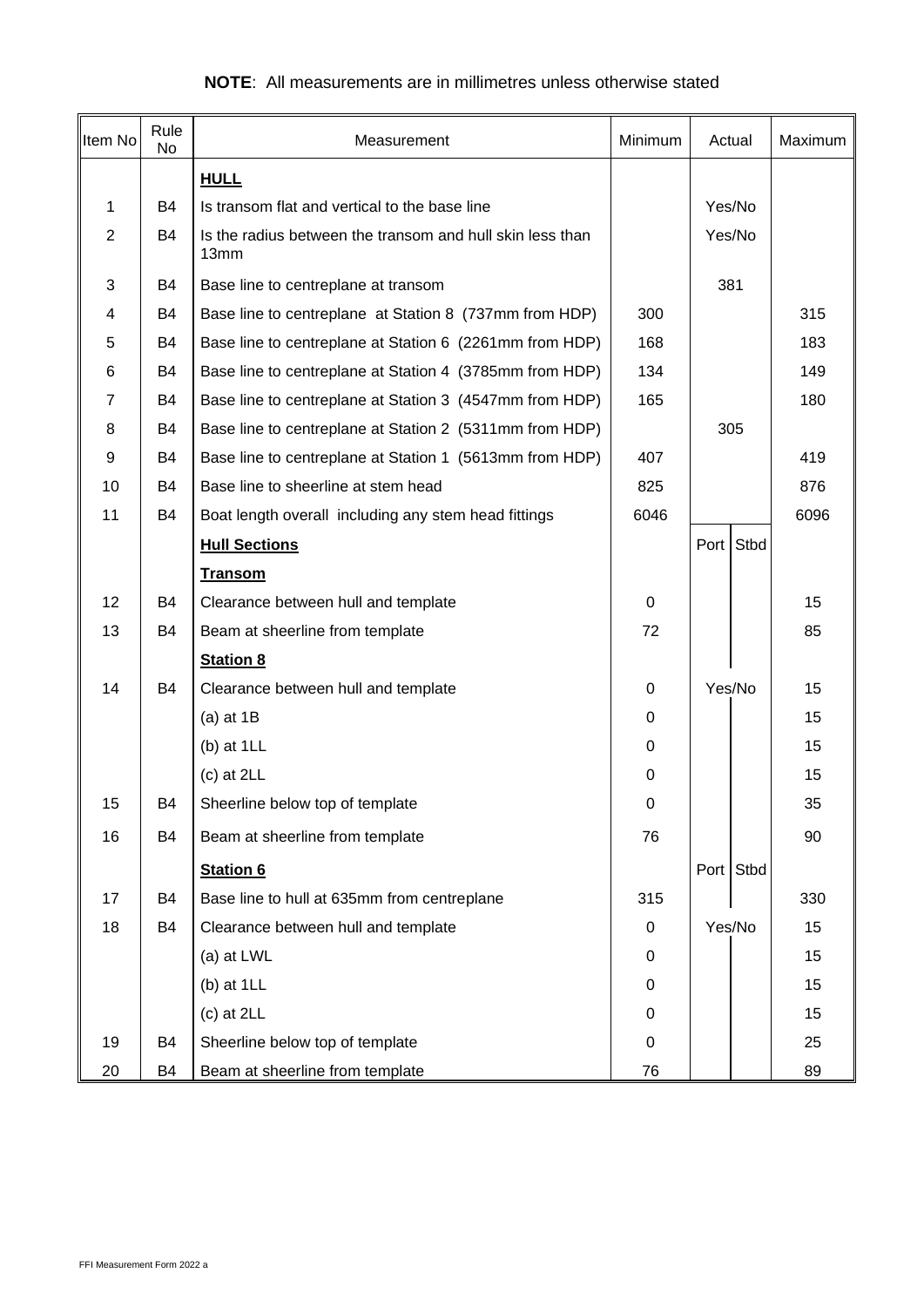| Item No | Rule<br>No | Measurement                                                                                 | Minimum     | Actual | Maximum |
|---------|------------|---------------------------------------------------------------------------------------------|-------------|--------|---------|
|         |            | <b>Station 4</b>                                                                            |             |        |         |
| 21      | <b>B4</b>  | Base line to hull at 483mm from centreplane                                                 | 315         |        | 330     |
| 22      | B4         | Clearance between hull and template                                                         | 0           | Yes/No | 15      |
|         |            | (a) at $1B$                                                                                 | $\mathbf 0$ |        | 15      |
|         |            | (b) at LWL                                                                                  | $\mathbf 0$ |        | 15      |
|         |            | $(c)$ at $1LL$                                                                              | 0           |        | 15      |
|         |            | $(d)$ at 2LL                                                                                | 0           |        | 15      |
|         |            | $(e)$ at $3LL$                                                                              | 0           |        | 15      |
| 23      | B4         | Sheerline below top of template                                                             | $\mathbf 0$ |        | 40      |
| 24      | <b>B4</b>  | Beam at sheerline from template                                                             | 76          |        | 89      |
|         |            | <b>Station 3</b>                                                                            |             |        |         |
| 25      | <b>B4</b>  | Clearance between hull and template                                                         | 0           | Yes/No | 15      |
|         |            | (a) at LWL                                                                                  | $\mathbf 0$ |        | 15      |
|         |            | $(b)$ at $1LL$                                                                              | $\mathbf 0$ |        | 15      |
|         |            | $(c)$ at 2LL                                                                                | $\mathbf 0$ |        | 15      |
|         |            | $(d)$ at $3LL$                                                                              | 0           |        | 15      |
| 26      | B4         | Sheerline below top of template                                                             | $\mathbf 0$ |        | 30      |
| 27      | B4         | Beam at sheerline from template                                                             | 77          |        | 90      |
|         |            | <b>Station 2</b>                                                                            |             |        |         |
| 28      | B4         | Clearance between hull and template                                                         | $\mathbf 0$ | Yes/No | 15      |
|         |            | (a) at $1LL$                                                                                | 0           |        | 15      |
|         |            | (b) at 2LL                                                                                  | 0           |        | 15      |
|         |            | $(c)$ at $3LL$                                                                              | 0           |        | 15      |
| 29      | <b>B4</b>  | Sheerline below top of template                                                             | $\mathbf 0$ |        | 30      |
| 30      | B4         | Beam at sheerline from template                                                             | 80          |        | 94      |
| 31      | <b>B1</b>  | Are the sections of the hull fair at and between stations                                   |             | Yes/No |         |
| 32      | B4         | Profile of bow between station 2 & stem is a fair curve                                     |             | Yes/No |         |
| 33      | <b>B2</b>  | Hull & transom weight/unit area greater than 3.2 kg/m <sup>2</sup>                          |             | Yes/No |         |
|         |            | <b>DECK &amp; COCKPIT</b>                                                                   |             |        |         |
| 34      | <b>B4</b>  | Plan width of side deck and bulkhead assembly from<br>sheerline                             | 356         |        |         |
| 35      | B4         | Side deck and bulkhead assembly is above the sheerline<br>within 280mm of sheerline         |             | Yes/No |         |
| 36      | B4         | Camber of fore and aft decks                                                                |             |        | 150     |
| 37      | B4         | Athwartships sections of fore and aft decks are a fair curve<br>from sheerline to sheerline |             | Yes/No |         |
| 38      | B4         | Combined height of deck and breakwater                                                      |             |        |         |
|         |            | (a) at centreplane                                                                          | 175         |        |         |
|         |            | (b) at 25mm from sheerline                                                                  | 25          |        |         |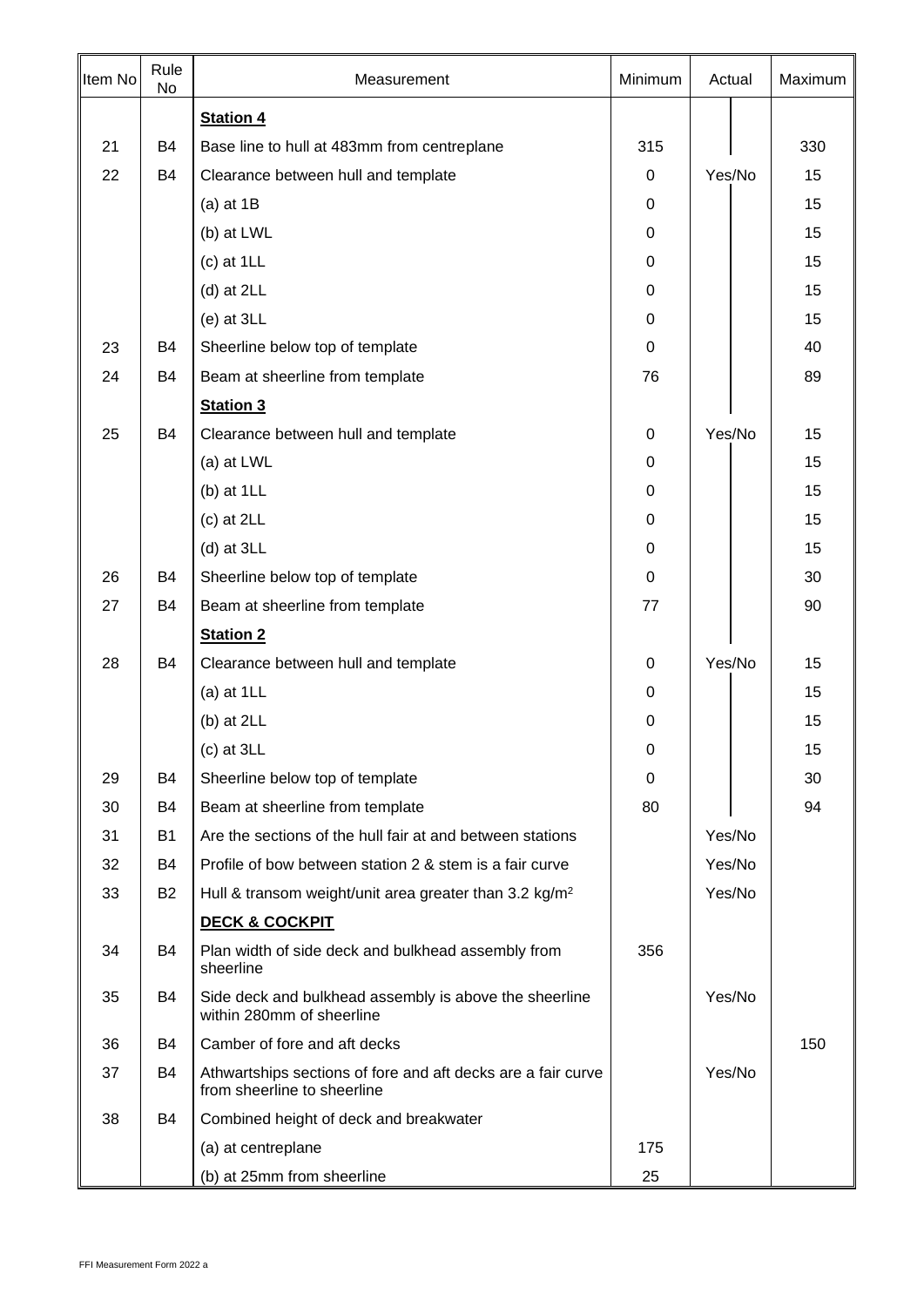| Item No | Rule<br>No     | Measurement                                                                                                               | Minimum | Actual | <b>Maximum</b> |
|---------|----------------|---------------------------------------------------------------------------------------------------------------------------|---------|--------|----------------|
| 39      | <b>B4</b>      | Is the breakwater a fair convex curve from the centreplane<br>to within 25mm of sheerline                                 |         | Yes/No |                |
| 40      | <b>B2</b>      | Plan width of rubbing strakes (if fitted) from sheerline                                                                  |         |        | 76             |
| 41      | <b>B2</b>      | Depth of rubbing strakes from sheerline                                                                                   |         |        | 60             |
| 42      | B4             | Outboard edge of spinnaker pockets (if fitted) to sheerline                                                               | 280     |        |                |
| 43      | B4             | Is spinnaker chute (if fitted) forward of Station 2                                                                       |         | Yes/No |                |
| 44      | B4             | Does spinnaker chute or pockets drain to cockpit or<br>overboard                                                          |         | Yes/No |                |
| 45      | B7             | Distance from transom to point at which the centreline of<br>the rudder stock intersects aft deck                         | 470     |        | 736            |
| 46      | B4             | Aft edge of cockpit from transom                                                                                          | 1540    |        | 1830           |
| 47      | B4             | Forward edge of cockpit (excluding mast slot) from transom                                                                | 3630    |        | 3780           |
| 48      | B4             | Foremost edge of breakwater from transom                                                                                  |         |        | 4475           |
| 49      | B4             | Plan width of cockpit floor aft of shrouds                                                                                | 600     |        |                |
| 50      | <b>B12</b>     | Distance between points of intersection of shrouds with<br>deck or rubbing strake                                         | 1270    |        |                |
| 51      | <b>B12</b>     | Distance shrouds intersect rubbing strakes outside<br>sheerline                                                           |         |        | 45             |
| 52      | B4             | Floor watertight compartments (if fitted)                                                                                 |         |        |                |
|         |                | Distance below sheerline<br>(a)                                                                                           | 300     |        |                |
|         |                | Width of channel in way of the keel flange<br>(b)                                                                         | 140     |        |                |
|         |                | Does the channel extend the full length of the keel<br>(c)<br>flange                                                      |         | Yes/No |                |
|         |                | Floor of the channel if an internal moulding – correctly<br>(d)<br>bonded                                                 |         | Yes/No |                |
|         |                | Are self-bailers correctly fitted (not through internal<br>(e)<br>mouldings)                                              |         | Yes/No |                |
| 53      | <b>B14</b>     | No more than 4 self-bailers effective area 650mm <sup>2</sup> each                                                        |         | Yes/No |                |
| 54      | <b>B2</b>      | Deck weight/unit area greater than 3.2 kg/m <sup>2</sup>                                                                  |         | Yes/No |                |
| 55      | <b>B4</b>      | Is a stainless steel towing fairlead fitted (25mm x 4mm)<br>within 700mm of stem head                                     |         | Yes/No |                |
| 56      | <b>B12</b>     | Are outriggers (if used) through the rubbing strakes and not<br>less than 25mm from the outer edge of the rubbing strakes |         | Yes/No |                |
| 57      | B <sub>5</sub> | Is hull constructed with "watertight" compartments (min. 4)                                                               |         | Yes/No |                |
| 58      | B <sub>5</sub> | Is removable buoyancy fitted in compliance with Rule B5<br>(443 kg total, 100 kg forward, 1-130 kg per unit)              |         | Yes/No |                |
|         |                | Type of buoyancy  No. of units                                                                                            |         |        |                |
| 59      | B <sub>3</sub> | Sail number cut, stamped, branded or moulded in hog in<br>figures not less than 25mm in height                            |         | Yes/No |                |
| 60      | <b>B17</b>     | Builder's mark within 150 x 150mm square                                                                                  |         | Yes/No |                |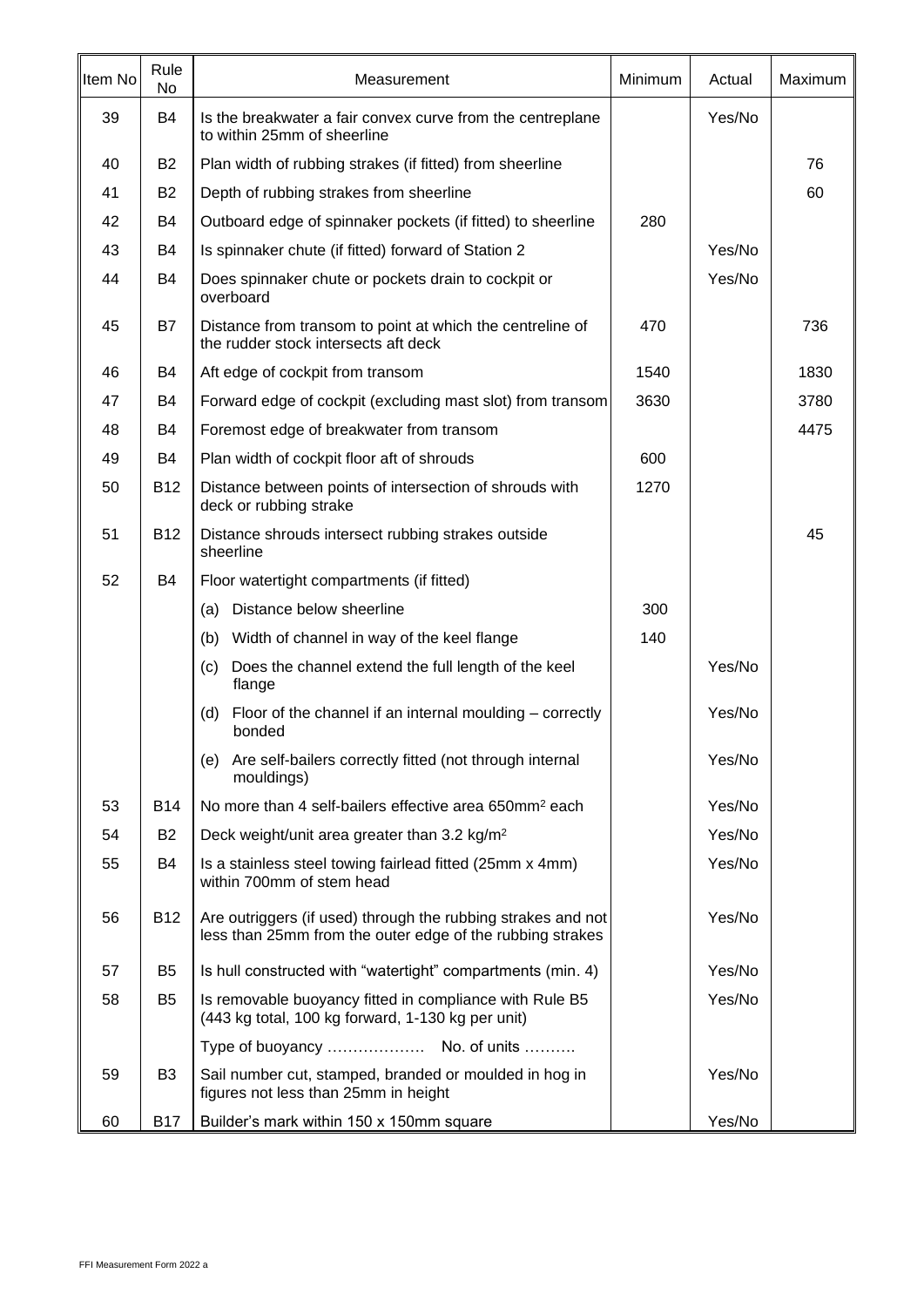| Item No | Rule<br>No     | Minimum<br>Measurement                                                                                      |        | Actual | Maximum |
|---------|----------------|-------------------------------------------------------------------------------------------------------------|--------|--------|---------|
|         |                | <b>WEIGHT</b>                                                                                               |        |        |         |
| 61      | B <sub>8</sub> | Hull weight (including removable buoyancy & hatch covers)                                                   |        | kg     |         |
| 62      | B <sub>8</sub> | Total weight of correctors (if fitted) through fastened and<br>visible within cockpit.                      |        | kg     | 16 kg   |
| 63      | B <sub>8</sub> | Individual corrector weights (kg) 1234                                                                      |        |        |         |
| 64      | B <sub>8</sub> | Total hull weight including corrector weight (items $61 + 62$ )                                             | 133 kg | kg     |         |
| 65      | B <sub>6</sub> | Finished keel weight (including bolts or studs)                                                             | 169 kg | kg     | 193 kg  |
| 66      | <b>B7</b>      | Finished rudder and stock weight                                                                            | 3.8 kg | kg     |         |
|         |                | <b>KEEL</b>                                                                                                 |        |        |         |
| 67      | B <sub>6</sub> | Clearance of keel profile template from keel                                                                |        |        | 13      |
| 68      | B <sub>6</sub> | Clearance of athwartships keel templates from keel                                                          |        |        | 5       |
| 69      | B <sub>6</sub> | Concavity of sections parallel to the baseline                                                              |        |        | 1       |
| 70      | B <sub>6</sub> | Maximum athwartships dimensions of finished keel                                                            |        |        |         |
|         |                | in an area between 300mm and 500mm above the<br>(a)<br>profile template baseline                            | 32     |        | 42      |
|         |                | in an area between 500mm above the profile template<br>(b)<br>baseline and 30mm below the top of the flange |        |        | 50      |
| 71      | B <sub>6</sub> | Width of finished keel flange                                                                               | 124    |        | 136     |
| 72      | B <sub>6</sub> | Thickness of keel flange 10mm from edges                                                                    | 10     |        |         |
| 73      | B <sub>6</sub> | Radius of all 4 corners and all 4 edges of keel flange                                                      |        |        | 10      |
| 74      | B <sub>6</sub> | Keel bolts/studs and their configuration comply with B6.12                                                  |        | Yes/No |         |
| 75      | B <sub>6</sub> | Fore end of keel from hull datum point                                                                      | 3860   |        | 4040    |
|         |                | <b>RUDDER</b>                                                                                               |        |        |         |
| 76      | <b>B7</b>      | Clearance of rudder template from rudder                                                                    |        |        | 13      |
| 77      | B7             | Thickness of rudder at any point                                                                            |        |        | 45      |
| 78      | B7             | Rudder stock                                                                                                |        |        |         |
|         |                | solid stainless steel of diameter, or<br>(a)                                                                | 18     |        |         |
|         |                | solid bronze of diameter, or<br>(b)                                                                         | 23     |        |         |
|         |                | stainless steel tube of outside diameter<br>(c)<br>(min. wall thickness 2.5mm)                              | 25     |        |         |
| 79      | B7             | Fore end of rudder from hull datum point                                                                    | 710    |        | 762     |
| 80      | <b>B7</b>      | Variation in gap between rudder and hull at the centreplane                                                 |        |        | 5       |
|         |                | <b>SPARS RIGGING AND FITTINGS</b>                                                                           |        |        |         |
| 81      | <b>B11</b>     | Mast spar and main boom spar of wood or aluminium alloy                                                     |        | Yes/No |         |
| 82      | <b>B12</b>     | Spreaders of aluminium alloy                                                                                |        | Yes/No |         |
| 83      | B9             | Mean mast spar dimensions below limit mark No. 3 and<br>300mm above limit mark No. 2                        |        |        |         |
|         |                | fore and $\text{aft} = \ldots \ldots \ldots$ mm<br>(a)                                                      |        |        |         |
|         |                | (b) athwartships = $\dots \dots$ mm                                                                         |        |        |         |
|         |                | $(a + b)$<br>$=$ mm<br><u>(a + b)</u><br>$\overline{2}$                                                     | 60     |        | 80      |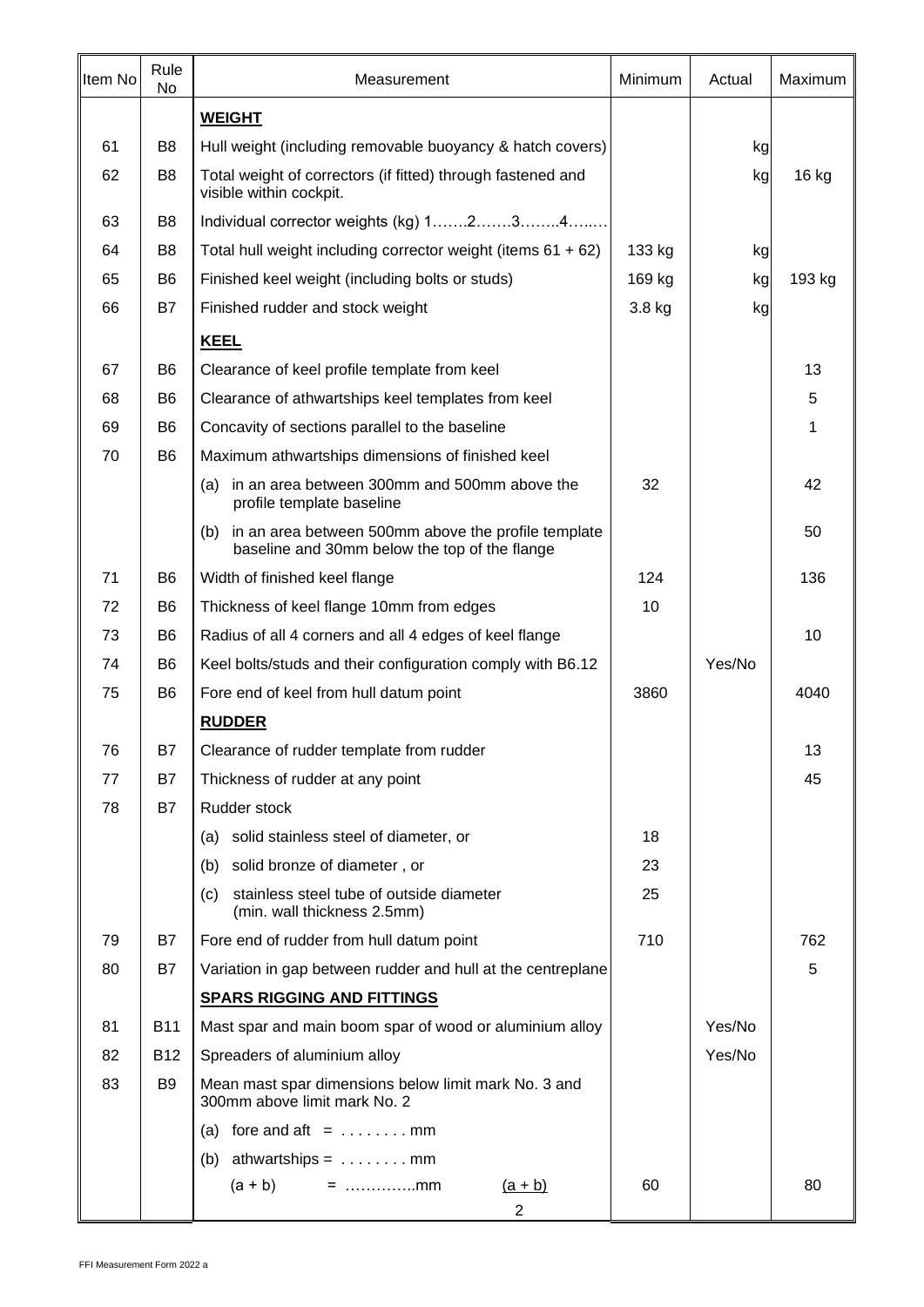| Item No | Rule<br>No     | Measurement                                                                                                                                                | Minimum | Actual | Maximum |
|---------|----------------|------------------------------------------------------------------------------------------------------------------------------------------------------------|---------|--------|---------|
| 84      | B <sub>9</sub> | Is upper edge of limit mark No.4 (mast datum point) at or<br>below sheerline with the mast in the vertical position.                                       |         | Yes/No |         |
| 85      | B <sub>9</sub> | Heel point of mast from upper edge of limit mark No.4                                                                                                      | 450     |        |         |
| 86      | B <sub>9</sub> | Lower edge of limit mark No. 1 above upper edge of limit<br>mark No. 4                                                                                     |         |        | 6860    |
| 87      | B <sub>9</sub> | Lower edge of limit mark No. 3 above upper edge of limit<br>mark No. 4                                                                                     |         |        | 4724    |
| 88      | B <sub>9</sub> | Upper edge of limit mark No. 2 below lower edge of limit<br>mark No. 1                                                                                     |         |        | 6248    |
| 89      | <b>B12</b>     | Headsail luff, or its extension meets the mast at or below<br>lower edge of limit mark No. 3                                                               |         | Yes/No |         |
| 90      | <b>B12</b>     | Forestay (if fitted) or its extension meets the mast between<br>Headsail luff and 80mm above limit mark No. 3                                              |         | Yes/No |         |
| 91      | <b>B12</b>     | Distance shrouds intersect mast above limit mark No. 3                                                                                                     |         |        | 150     |
| 92      | <b>B12</b>     | Distance of point where extension of spinnaker halyard<br>when held at right angles to mast meets foreside of mast<br>above lower edge of limit mark No. 3 |         |        | 102     |
| 93      | <b>B12</b>     | Extension of spinnaker halyard eye or block (if fitted) from<br>foreside of mast                                                                           |         |        | 76      |
| 94      | <b>B12</b>     | Point forestay (if fitted) meets deck forward of headsail luff                                                                                             | 5       |        | 280     |
| 95      | <b>B12</b>     | Diameter of standing rigging                                                                                                                               | 2.3     |        |         |
| 96      | B <sub>9</sub> | Projection of spinnaker boom fitting(s) from mast                                                                                                          |         |        | 50      |
| 97      | B <sub>9</sub> | Aft side of mast to pivot point of gooseneck                                                                                                               |         |        | 40      |
| 98      | B <sub>9</sub> | Mast weight including normal permanent fittings and<br>rigging                                                                                             | 10.5 kg |        |         |
| 99      | B <sub>9</sub> | Centre of gravity of mast in same condition as for weighing<br>above upper edge of limit mark No. 2                                                        | 1828    |        |         |
| 100     | B <sub>9</sub> | Mast spar deflection                                                                                                                                       |         |        | 145     |
| 101     | B <sub>9</sub> | Mast spar curvature between limit marks Nos. 1 and 2                                                                                                       |         |        | 50      |
| 102     | <b>B10</b>     | Foreside of mast spar at deck level between 3695mm and<br>3850mm from aft edge of transom (measured horizontally)                                          |         | Yes/No |         |
| 103     | <b>B10</b>     | Foreside of mast spar to point where line of headsail luff or<br>its extension meet the deck                                                               |         |        | 1676    |
| 104     | <b>B10</b>     | Foreside of mast spar to point of intersection of shrouds, or<br>extension of line of shrouds, with deck or rubbing strake                                 | 520     |        |         |
| 105     | <b>B10</b>     | Does the mast gate control aft movement of the mast to the<br>limits of items 102, 103 and 104                                                             |         | Yes/No |         |
| 106     | <b>B10</b>     | Height of control of mast movement above deck                                                                                                              |         |        | 50      |
| 107     | <b>B11</b>     | Is boom, including sail track able to pass through 125mm<br>circle                                                                                         |         | Yes/No |         |
| 108     | <b>B11</b>     | Upper edge of boom intersects mast above limit mark No.2                                                                                                   |         | Yes/No |         |
| 109     | <b>B11</b>     | Aft side of mast to boom outer limit mark                                                                                                                  |         |        | 3000    |
| 110     | <b>B11</b>     | Boom spar curvature                                                                                                                                        |         |        | 10      |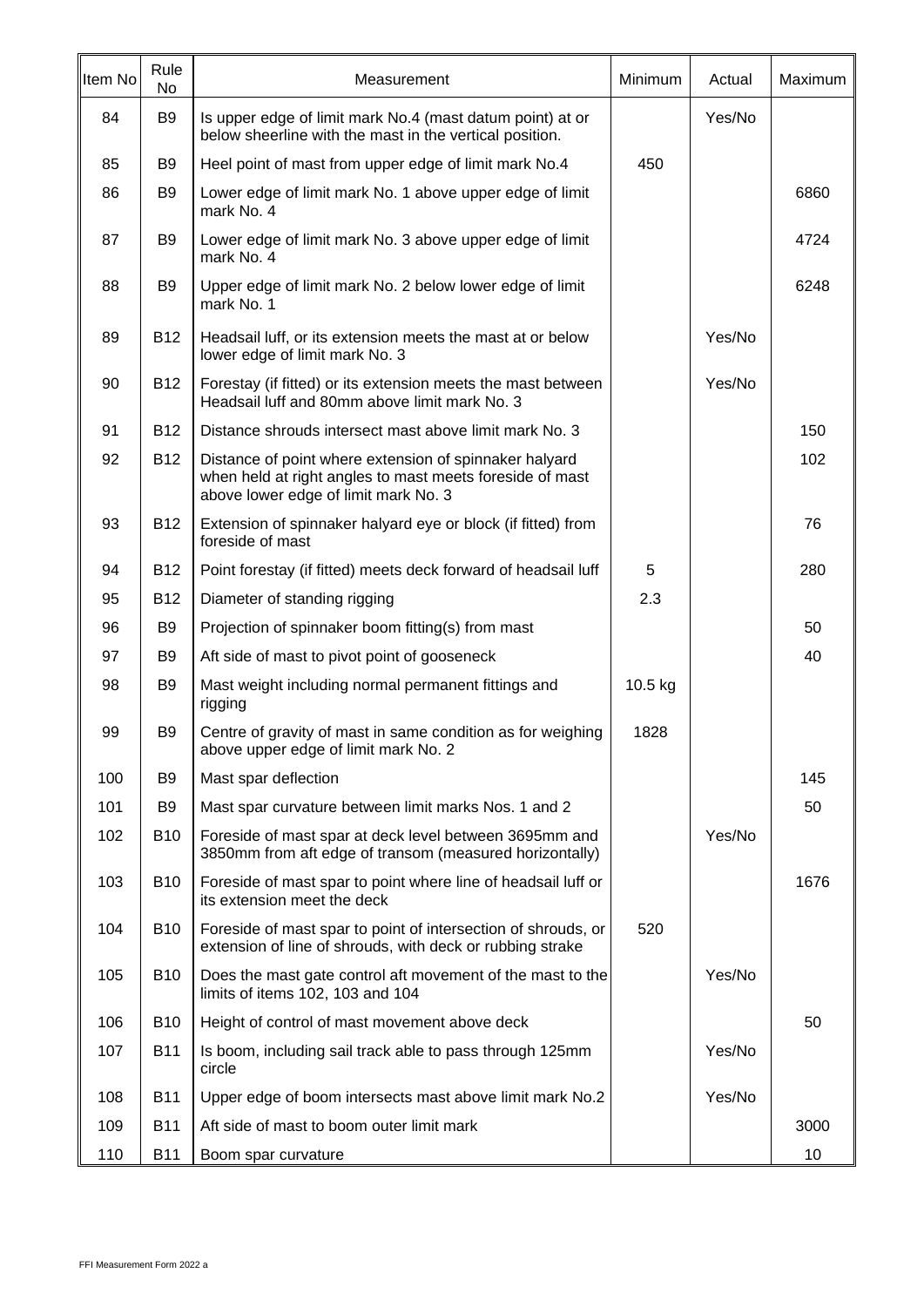| Item No | Rule<br>No | Measurement                                                                                                     | <b>Minimum</b> | Actual | Maximum |
|---------|------------|-----------------------------------------------------------------------------------------------------------------|----------------|--------|---------|
| 111     | <b>B11</b> | Overall length of spinnaker pole spar(s) including fittings<br>and items that are part of the spinnaker pole(s) |                |        | 2000    |
| 112     | <b>B13</b> | Headsail tack point not less than 100mm above deck<br>(measured along line of luff)                             |                | Yes/No |         |
|         |            | <b>EQUIPMENT &amp; MISCELLANEOUS</b>                                                                            |                |        |         |
| 113     | <b>B15</b> | Anchor, chain and line comply with Rule B15.3 (2 kg min,<br>18m x 6mm line)                                     |                | Yes/No |         |
| 114     | <b>B15</b> | Paddle (1000mm, 0.4 kg min.)                                                                                    |                | Yes/No |         |
| 115     | <b>B15</b> | Two bailers (each 1 litre min.), or bailer and pump                                                             |                | Yes/No |         |
| 116     | <b>B14</b> | Does compass comply with Rule B14.4                                                                             |                | Yes/No |         |
| 117     | <b>B14</b> | Do cameras/trackers (if fitted) comply with Rule B14.4                                                          |                | Yes/No |         |
| 118     | A2         | World Sailing plaque fixed in a visible position                                                                |                | Yes/No |         |
| 119     | <b>B14</b> | Hiking straps or hobbles (if fitted) comply with Rule B14.1                                                     |                | Yes/No |         |
| 120     | <b>B17</b> | Does hull and spar advertising comply with Rule B17                                                             |                | Yes/No |         |

#### **BUILDER'S DECLARATION**

To be completed by the builder of the hull.

I certify that the International Class Fee has been paid in respect of the hull and that the following sail number has been allocated.

| Address:                      |                                                                                                                                                                                                                                           |
|-------------------------------|-------------------------------------------------------------------------------------------------------------------------------------------------------------------------------------------------------------------------------------------|
|                               |                                                                                                                                                                                                                                           |
|                               |                                                                                                                                                                                                                                           |
|                               | Date Built: <b>With Contact Contract Contract Contract Contract Contract Contract Contract Contract Contract Contract Contract Contract Contract Contract Contract Contract Contract Contract Contract Contract Contract Contrac</b>      |
| <b>Construction Materials</b> |                                                                                                                                                                                                                                           |
|                               | Hull Shell <b>Executive Structure Control</b> Final Pecks <b>Control Control Control Control Control Control Control Control Control Control Control Control Control Control Control Control Control Control Control Control Control </b> |
| If of GRP                     |                                                                                                                                                                                                                                           |
|                               | Mould No. <b>Mould No. Mould No. Mould No. Mould No. Mould No. Mould No. Mould No. Mould No. Mould No. Mould No. Mould No. Mould No. Mould No. Mould No. Mould No. Mould No. Mould No. Mould N</b>                                        |
| Fifteen Class.                | I certify that this boat has been constructed in accordance with the Rules of the International Flying                                                                                                                                    |
|                               |                                                                                                                                                                                                                                           |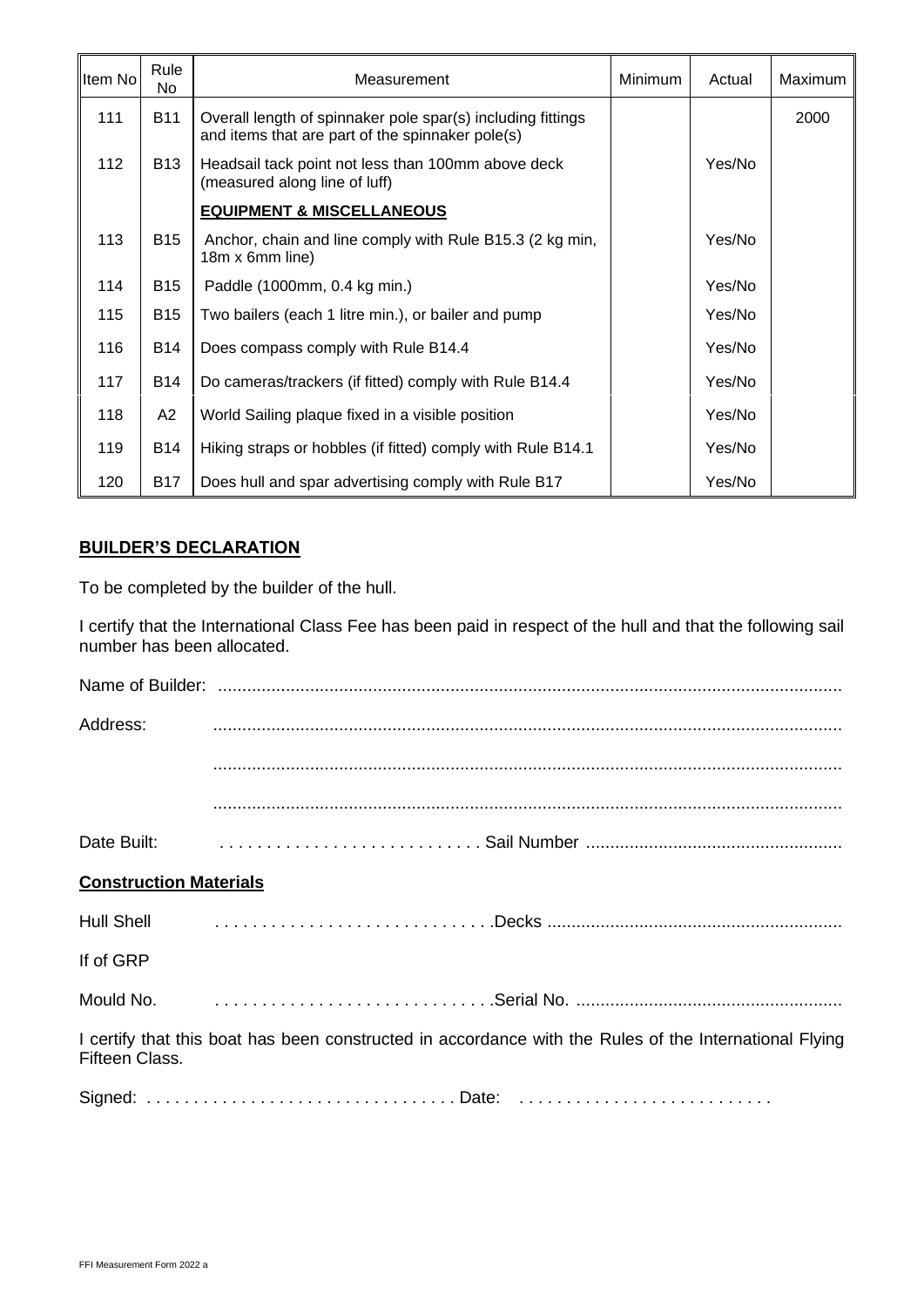#### **MEASURER'S DECLARATION**

To be completed by a Measurer or Measurers in accordance with Class Rule A3.

I declare that I have measured the above boat and that it complies to the best of my knowledge in every respect with the Class Rules except as stated under measurer's remarks.

| a) |                 |  |  |  |  |  |  |
|----|-----------------|--|--|--|--|--|--|
|    |                 |  |  |  |  |  |  |
|    |                 |  |  |  |  |  |  |
|    |                 |  |  |  |  |  |  |
|    | Signed: Date: : |  |  |  |  |  |  |
| b) |                 |  |  |  |  |  |  |
|    |                 |  |  |  |  |  |  |
|    |                 |  |  |  |  |  |  |
|    |                 |  |  |  |  |  |  |
|    | Signed: Date: : |  |  |  |  |  |  |

#### **MEASURER'S REMARKS**

#### **DATE ORIGINAL MEASUREMENT COMPLETED**: ...........................................................................

OFFICIAL FLYING FIFTEEN CLASS MEASURER'S DECLARATION:

"In accordance with Class Rule A3, I declare that satisfactory measurement of the above boat has been completed."

Signed: . . . . . . . . . . . . . . . . . . . . . . . . . . . . . . . . . . . . . Date: . . . . . . . . . . . . . . . . . . . . . . . . . . .

| <b>Effective:</b>      | 1 March 2022                                                                                                                    |
|------------------------|---------------------------------------------------------------------------------------------------------------------------------|
| <b>Previous Issues</b> | 1 March 2020<br>1 March 2017<br>1 March 2014<br>1 March 2011<br>1 March 2008<br>1 December 2004<br>1 March 2002<br>1 March 2001 |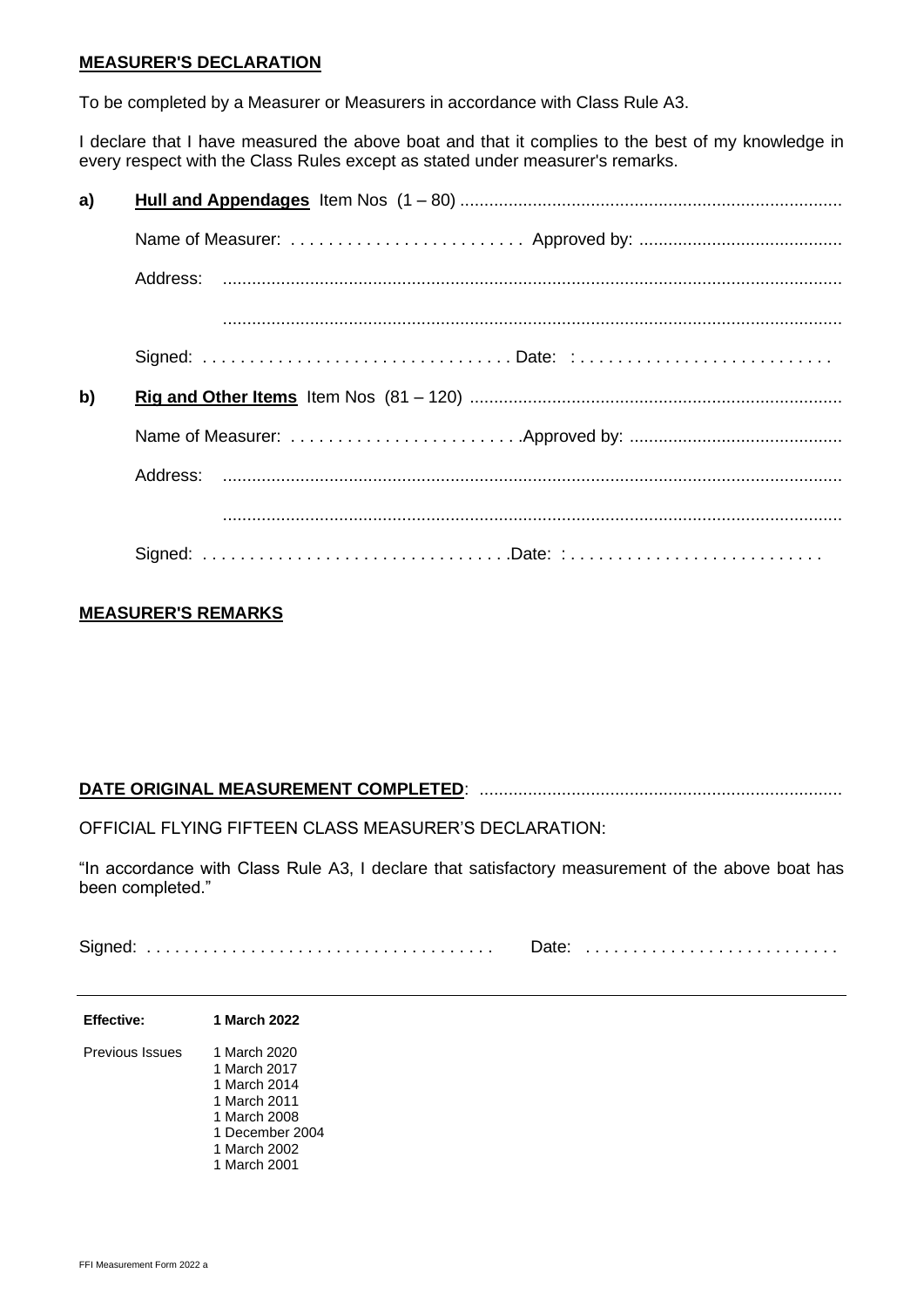# **2022**

### INTERNATIONAL FLYING FIFTEEN CLASS

# **SAIL MEASUREMENT FORM**

**NAME OF BOAT**…………………………………………………………… **SAIL NUMBER** …….…..……

#### **OWNER** ….………………………………………………

| Item No | Rule<br>No | Measurement                                                                                            | Minimum<br>Actual |        | Maximum |
|---------|------------|--------------------------------------------------------------------------------------------------------|-------------------|--------|---------|
|         |            | <b>MAINSAIL</b>                                                                                        |                   |        |         |
|         |            |                                                                                                        |                   |        |         |
|         |            |                                                                                                        |                   |        |         |
|         |            |                                                                                                        |                   |        |         |
| 121     | <b>B13</b> | Top width                                                                                              |                   |        | 130     |
| 122     | <b>B13</b> | Headboard width measured at right angles to the luff                                                   |                   |        | 102     |
| 123     | <b>B13</b> | Leech length                                                                                           |                   |        | 6530    |
| 124     | <b>B13</b> | Half width                                                                                             |                   |        | 2015    |
| 125     | <b>B13</b> | Three-quarter width                                                                                    |                   |        | 1150    |
| 126     | <b>B13</b> | Head point to intersection of leech and centreline of upper<br>most batten pocket                      | 1250              |        |         |
| 127     | <b>B13</b> | Batten pocket distances, measured between the<br>intersections of the pocket centrelines and the leech | 1200              |        |         |
| 128     | <b>B13</b> | Clew point to intersection of leech and centreline of lower<br>most batten pocket                      | 1250              |        |         |
| 129     | <b>B13</b> | Batten pockets                                                                                         |                   |        |         |
|         |            | (a) upper pocket inside length                                                                         |                   |        | 782     |
|         |            | (b) other pockets inside length                                                                        |                   |        | 1035    |
|         |            | (c) inside width                                                                                       |                   |        | 60      |
|         |            | (d) closed at luff end                                                                                 |                   | Yes/No |         |
| 130     | <b>B13</b> | Primary reinforcement                                                                                  |                   |        | 340     |
| 131     | <b>B13</b> | Secondary reinforcement                                                                                |                   |        |         |
|         |            | (a) from sail corner measurement points                                                                |                   |        | 1020    |
|         |            | (b) for flutter patches                                                                                |                   |        | 140     |
|         |            | (c) for chafing patches                                                                                |                   |        | 1020    |
|         |            | (d) for batten pocket patches                                                                          |                   |        | 175     |
| 132     | <b>B13</b> | Tabling width                                                                                          |                   |        | 40      |
| 133     | <b>B13</b> | Seam width                                                                                             |                   |        | 20      |
| 134     | <b>B13</b> | Windows, not exceeding 3, max. total area of 0.6m <sup>2</sup>                                         |                   | Yes/No |         |
| 135     | <b>B13</b> | Window to sail edge                                                                                    | 150               |        |         |
| 136     | <b>B13</b> | Inner end of foot bolt rope from clew point                                                            | 2500              |        |         |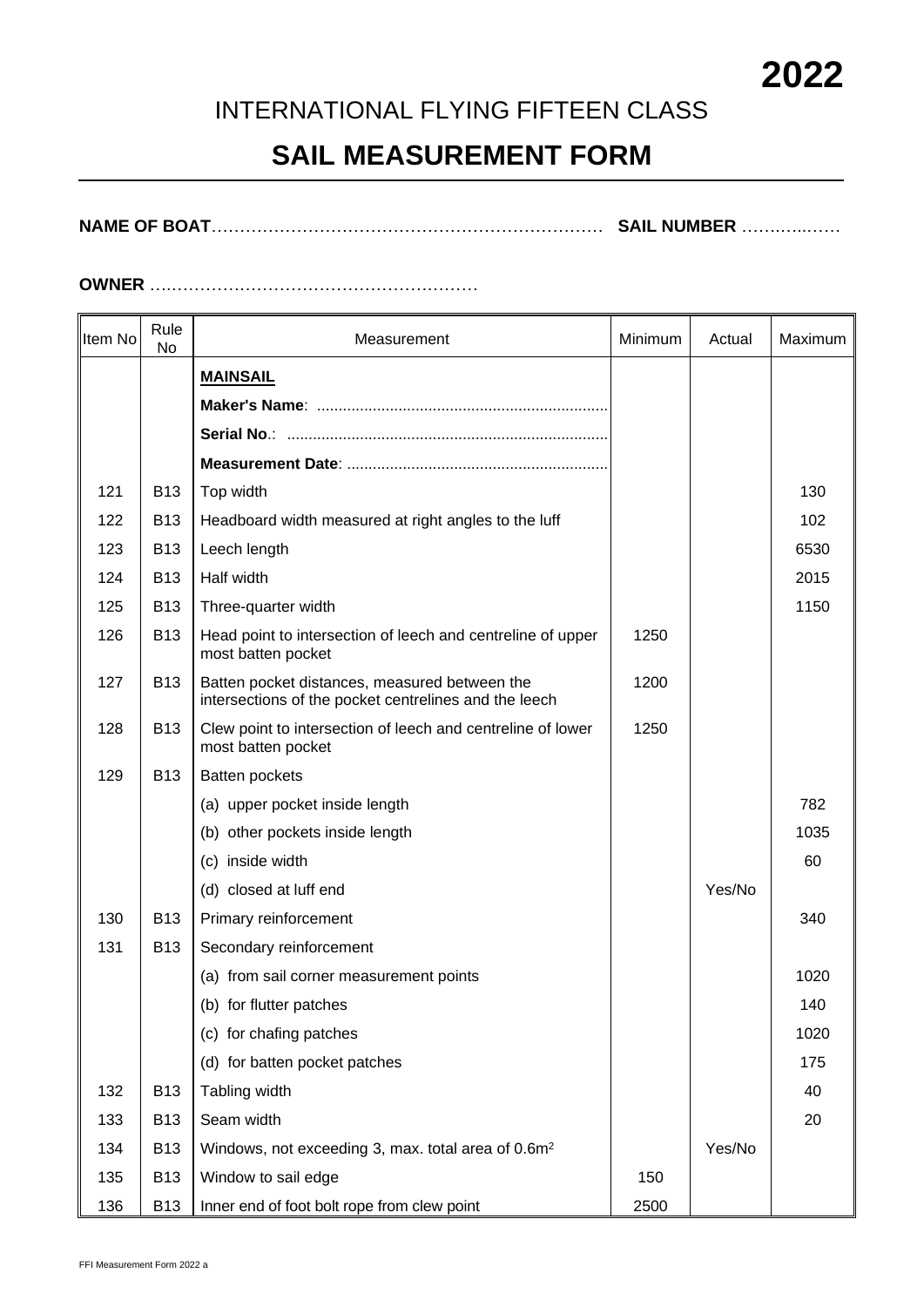| Item No | Rule<br>No | Measurement                                                                                                                                                      | Minimum | Actual | Maximum |
|---------|------------|------------------------------------------------------------------------------------------------------------------------------------------------------------------|---------|--------|---------|
| 137     | <b>B13</b> | Does upper leech shape conform to B13.5.1(d)                                                                                                                     |         | Yes/No |         |
| 138     | <b>B13</b> | Do distinguishing numbers, and letters (height 300mm,<br>spacing 60mm) and Class emblem comply with Class<br>Rules and RRS Rule 77                               |         | Yes/No |         |
| 139     | <b>B17</b> | Sailmaker's mark max. 150 x 150mm within 450mm of tack                                                                                                           |         | Yes/No |         |
|         |            | <b>HEADSAIL</b>                                                                                                                                                  |         |        |         |
|         |            |                                                                                                                                                                  |         |        |         |
|         |            |                                                                                                                                                                  |         |        |         |
|         |            |                                                                                                                                                                  |         |        |         |
| 140     | <b>B13</b> | Top width                                                                                                                                                        |         |        | 40      |
| 141     | <b>B13</b> | Luff length                                                                                                                                                      | 4390    |        | 4420    |
| 142     | <b>B13</b> | Leech length                                                                                                                                                     |         |        | 4090    |
| 143     | <b>B13</b> | Foot median                                                                                                                                                      |         |        | 4265    |
| 144     | <b>B13</b> | Foot length                                                                                                                                                      |         |        | 2180    |
| 145     | <b>B13</b> | Foot irregularity                                                                                                                                                |         |        | 35      |
| 146     | <b>B13</b> | Primary reinforcement                                                                                                                                            |         |        | 275     |
| 147     | <b>B13</b> | Secondary reinforcement                                                                                                                                          |         |        |         |
|         |            | (a) from sail corner measurement points                                                                                                                          |         |        | 825     |
|         |            | (b) for flutter patches                                                                                                                                          |         |        | 100     |
|         |            | (c) for chafing patches                                                                                                                                          |         |        | 825     |
| 148     | <b>B13</b> | Tabling width                                                                                                                                                    |         |        | 40      |
| 149     | <b>B13</b> | Seam width                                                                                                                                                       |         |        | 20      |
| 150     | <b>B13</b> | Windows, max. total area of 0.3m <sup>2</sup>                                                                                                                    |         | Yes/No |         |
| 151     | <b>B13</b> | Window to sail edge                                                                                                                                              | 150     |        |         |
| 152     | <b>B13</b> | Does leech shape conform to B13.6.1(c)                                                                                                                           |         | Yes/No |         |
| 153     | <b>B17</b> | Sailmaker's mark max. 150 x 150mm within 355mm of tack                                                                                                           |         | Yes/No |         |
|         |            | <b>SPINNAKER</b>                                                                                                                                                 |         |        |         |
|         |            |                                                                                                                                                                  |         |        |         |
|         |            |                                                                                                                                                                  |         |        |         |
|         |            |                                                                                                                                                                  |         |        |         |
| 154     | <b>B13</b> | Is the sail symmetrical                                                                                                                                          |         | Yes/No |         |
| 155     | <b>B13</b> | Leech lengths, measured around the leeches                                                                                                                       |         |        | 4725    |
| 156     | <b>B13</b> | Difference between leeches                                                                                                                                       |         |        | 50      |
| 157     | <b>B13</b> | Distances from clew points to mid point foot, measured<br>around the foot                                                                                        |         |        | 1830    |
| 158     | <b>B13</b> | Distances between points of the leeches 2350mm from the<br>head point (measured around the leeches) and a point on<br>the centre line 2350mm from the head point | 1460    |        | 1760    |
| 159     | <b>B13</b> | Foot median                                                                                                                                                      |         |        | 5300    |